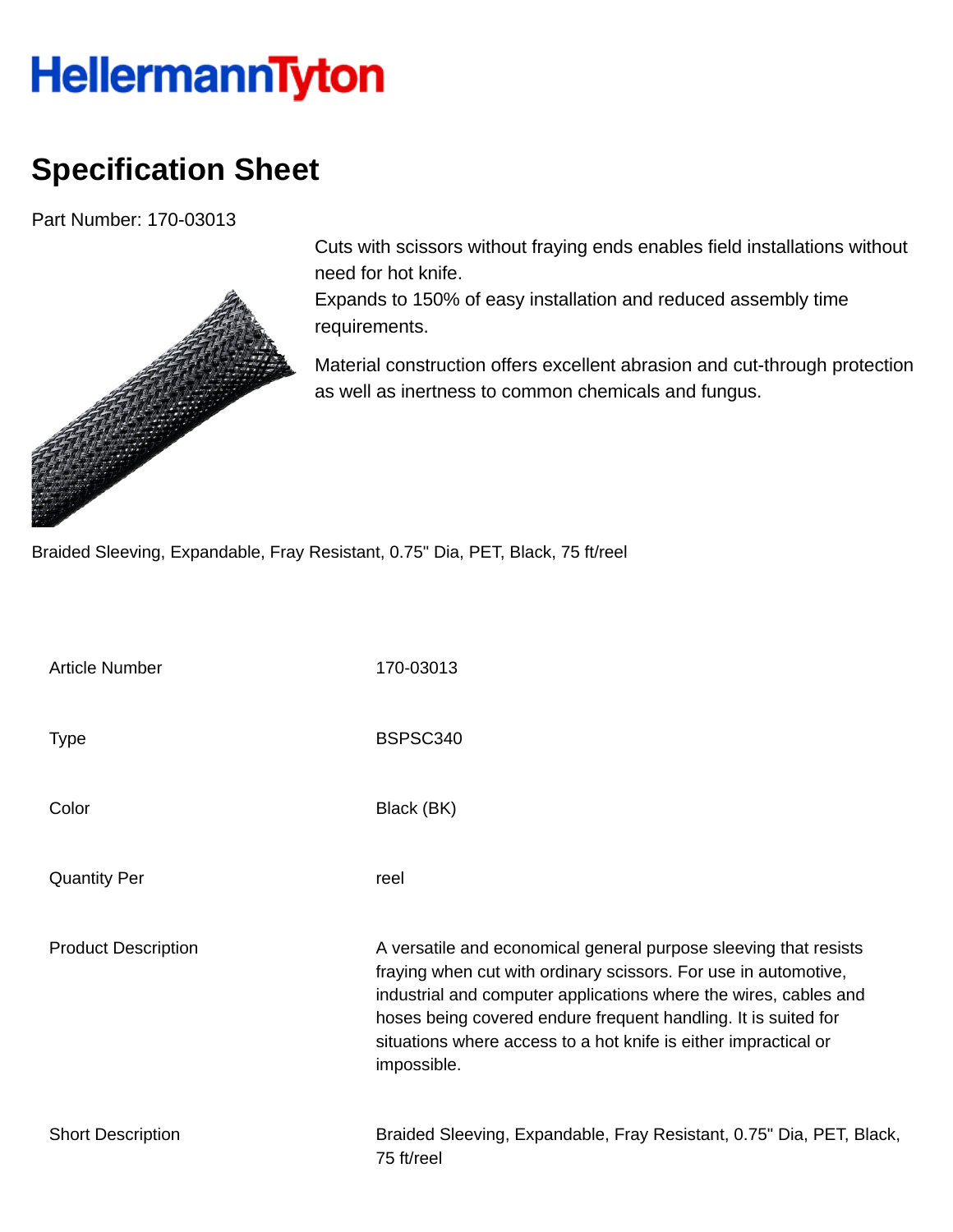| Length L (Imperial)                   | 75.0  |
|---------------------------------------|-------|
| Length L (Metric)                     | 22.9  |
| <b>Bundle Diameter Min (Imperial)</b> | 0.625 |
| <b>Bundle Diameter Min (Metric)</b>   | 15.9  |
| <b>Bundle Diameter Max (Imperial)</b> | 1.0   |
| <b>Bundle Diameter Max (Metric)</b>   | 25.4  |
| Diameter D (Imperial)                 | 0.75  |
| Diameter D (Metric)                   | 19.1  |
| Nominal Diameter (Imperial)           | 0.75  |
| Nominal Diameter (Metric)             | 19.1  |

Material Material Polyester (PET) Material Shortcut **PET** Flammability UL 94 V-0